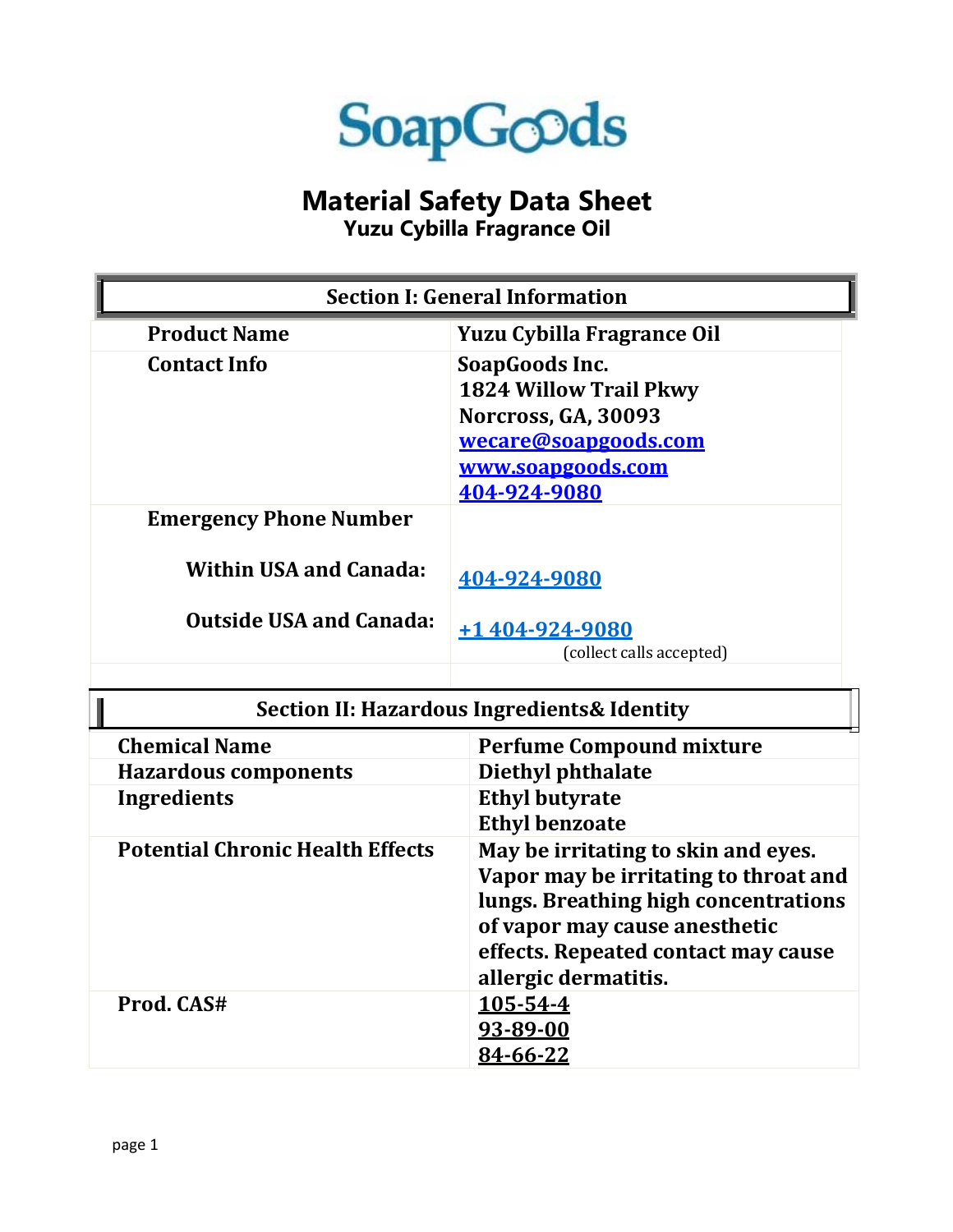| <b>Section III: Physical Data</b>                 |                                     |  |  |
|---------------------------------------------------|-------------------------------------|--|--|
| <b>Boiling Point (F)</b>                          | Not determined                      |  |  |
| <b>Freezing Point (F)</b>                         | Not determined                      |  |  |
| Volatility/Vol (%)                                | N/A                                 |  |  |
| <b>Melting Point</b>                              | Not determined                      |  |  |
| <b>Vapor Pressure</b>                             | <b>Not determined</b>               |  |  |
| <b>Vapor Density (air=1)</b>                      | Not determined                      |  |  |
| Solubility in H O                                 | Insoluble                           |  |  |
| <b>Appearance / Odor</b>                          | Light orange to amber liquid        |  |  |
| <b>Specific Gravity/Density</b>                   | .9683                               |  |  |
| <b>Evaporation Rate</b>                           | N/A                                 |  |  |
| pH                                                | $\underline{N}/\underline{A}$       |  |  |
| <b>Section IV: Fire and Explosion Hazard Data</b> |                                     |  |  |
| <b>Flash Point</b>                                | $145^{\circ}F$                      |  |  |
| <b>Lower Flame Limit</b>                          | N/A                                 |  |  |
| <b>Higher Flame Limit</b>                         | N/A                                 |  |  |
| <b>Extinguish Media for Fire</b>                  | Co2, Foam, Dry chemical             |  |  |
| <b>Special Firefighting Procedure</b>             | Use self-contained breathing        |  |  |
|                                                   | apparatus and protective            |  |  |
|                                                   | clothing. Closed drums exposed      |  |  |
|                                                   | to fire should be cooled by a       |  |  |
|                                                   | water spray to avoid pressure       |  |  |
|                                                   | build up.                           |  |  |
| <b>Unusual Fire Hazard</b>                        | <b>None known</b>                   |  |  |
| <b>Section V: Health Hazard Data</b>              |                                     |  |  |
| <b>First Aid Procedures:</b>                      |                                     |  |  |
| <b>Inhalation</b>                                 | <b>Remove to fresh air</b>          |  |  |
| <b>Skin Contact</b>                               | <b>Remove contaminated clothing</b> |  |  |
|                                                   | and wash with soap and water.       |  |  |
| <b>Eye Contact</b>                                | <b>Flush with water for 15</b>      |  |  |
|                                                   | minutes.                            |  |  |
| <b>Ingestion</b>                                  | Drink water or milk to dilute,      |  |  |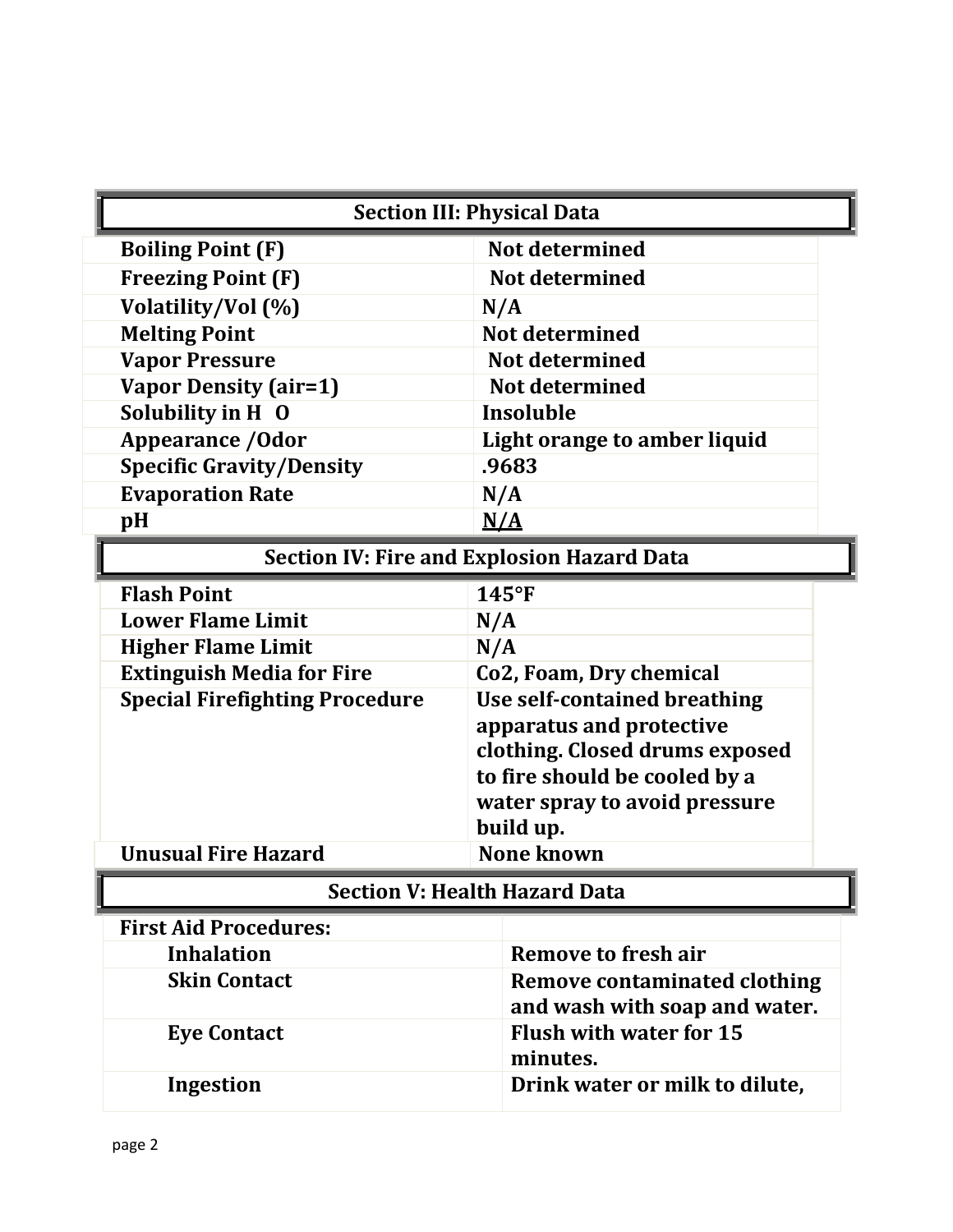|                                             | contact poison control.                                                                                                                                                                                                                                           |  |
|---------------------------------------------|-------------------------------------------------------------------------------------------------------------------------------------------------------------------------------------------------------------------------------------------------------------------|--|
| <b>Section VI: Reactivity Data</b>          |                                                                                                                                                                                                                                                                   |  |
| <b>Chemical Stability</b>                   | <b>Stable under normal conditions</b>                                                                                                                                                                                                                             |  |
| <b>Conditions to Avoid</b>                  | <b>Elevated temperatures above</b><br>140°F.                                                                                                                                                                                                                      |  |
| <b>Incompatible Materials</b>               | Avoid strong oxidizing agents.                                                                                                                                                                                                                                    |  |
| <b>Decomposition Products</b>               | <b>Carbon monoxide and carbon</b><br>dioxide                                                                                                                                                                                                                      |  |
| <b>Hazardous Polymerization</b>             | Will not occur.                                                                                                                                                                                                                                                   |  |
| <b>Section VII: Spill or Leak Procedure</b> |                                                                                                                                                                                                                                                                   |  |
| <b>For Spill</b>                            | If material should be spilled or<br>released: eliminate flames and<br>sources of ignition, wipe up small<br>spills with a cloth. Larger spills use a<br>porous absorbent.                                                                                         |  |
| <b>Waste Disposal Method</b>                | Follow state, local, and federal laws.                                                                                                                                                                                                                            |  |
| <b>Section VIII: Special Protection</b>     |                                                                                                                                                                                                                                                                   |  |
| <b>Respiratory Protection</b>               | Not usually necessary, but approved<br>respirator can be used if desired.                                                                                                                                                                                         |  |
| <b>Ventilation</b>                          | Localized exhaust can be used to<br>remove vapors.                                                                                                                                                                                                                |  |
| <b>Protective Gloves</b>                    | Use chemical resistant gloves.                                                                                                                                                                                                                                    |  |
| <b>Other Protective Equipment</b>           | Eye wash station and safety shower<br>recommended in area.                                                                                                                                                                                                        |  |
| <b>Handling &amp; Storage</b>               | Apply according to good<br>manufacturing and industrial<br>hygiene practices.<br>Handle according to good safety<br>procedures avoiding unnecessary<br>exposure. Store in full closed<br>containers away from heat, light,<br>and sources of ignition. Store in a |  |